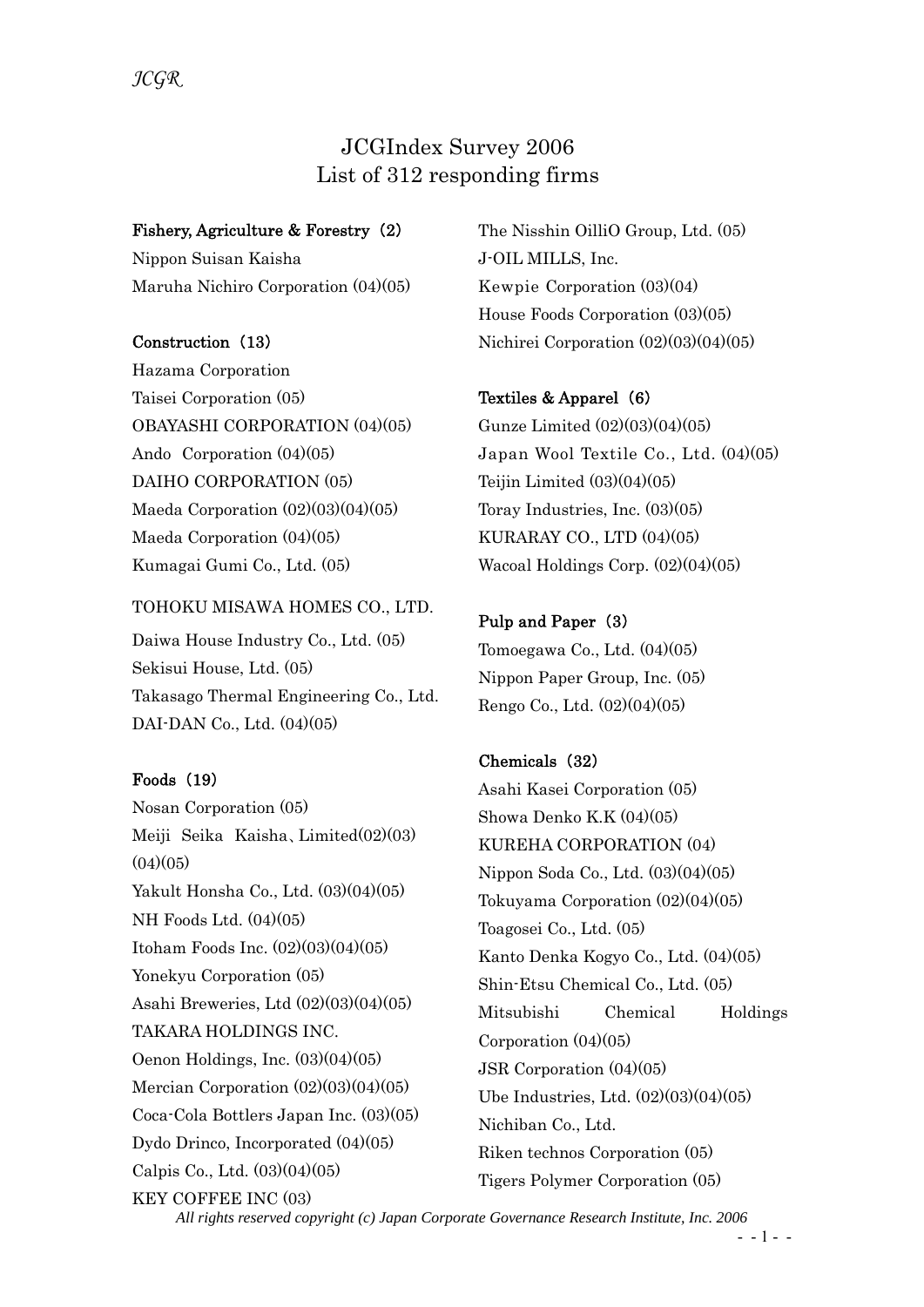ADEKA Corporation Kao Corporation (04)(05) Sanyo Chemical Industries, Ltd. (04)(05) CHUGOKU MARINE PAINTS, LTD. Nihon Tokushu Toryo Co., Ltd. (02)(03)  $(04)(05)$ DIC Corporation (04)(05) Sakata Ink Corporation (05) Shiseido Company, Limited (02)(04)(05) Lion Corporation  $(02)(03)(04)(05)$ Milbon Co., Ltd (02)(03)(04)(05) KIMOTO Co., Ltd. C.I. Kasei CO., LTD. (04)(05) MAEZAWA KASEI INDUSTRIES CO., LTD. (02)(03)(04)(05) JSP Corporation TOLI Corporation Nifco Inc. (02)(04)(05) VALQUA, LTD. (04) Nihon Matai Co., Ltd.

Pharmaceutical (7) KYOWA HAKKO BIO CO. LTD. (04)(05) Mitsubishi Tanabe Pharma Corporation (05) Eisai Co., Ltd. (02)(04)(05) Santen Pharmaceutical Co., Ltd. (05) Tsumura & Co (05) Seikagaku Corporation KYORIN Holdings, Inc.

Oil & CoalProducts (4) Showa Shell Sekiyu K. K. (02)(03)(04)  $(0,5)$ Cosmo Oil Co., Ltd. (03)(04)(05) FUJI KOSAN COMPANY, LTD (04)(05) NICHIREKI CO., LTD. (03)(04)

Rubber Products (5) Bridgestone Corporation (02)(03)(04)  $(0,5)$ Nitta Corporation FUKOKU CO., LTD. (05) SUMITOMO RIKO COMPANY LIMITED. (02)(03) Bando Chemical Industries, Ltd. (03)(05)

Glass & Ceramics Product (3) AGC Inc. (04)(05) NIPPON HUME CORPORATION. Noritake Co., Ltd. (03)(04)(05)

Iron & Steel (6) Kobe Steel, Ltd. JFE Holdings, Inc. (05) TOKYO STEEL CO., LTD (02)(03)(04)  $(0,5)$ Nippon Koshuha Steel Co., Ltd. (05) Aichi Steel Corporation (05) Kurimoto, Ltd. (02)(04)(05)

Nonferrous Metals (3) Nippon Light Metal Holdings Company, Ltd. (02)(03)(04)(05) Furukawa Electric Co., Ltd. (04)(05) RYOBI LIMITED (02)(03)(04)(05)

Metal Products (4) Sankyo-Tateyama Holdings, Inc (04) (05) HOKKAN HOLDINGS LIMITED Rinnai Corporation (05) Advanex Inc.

Machinery (20) The Japan Steel Works, Ltd. (05)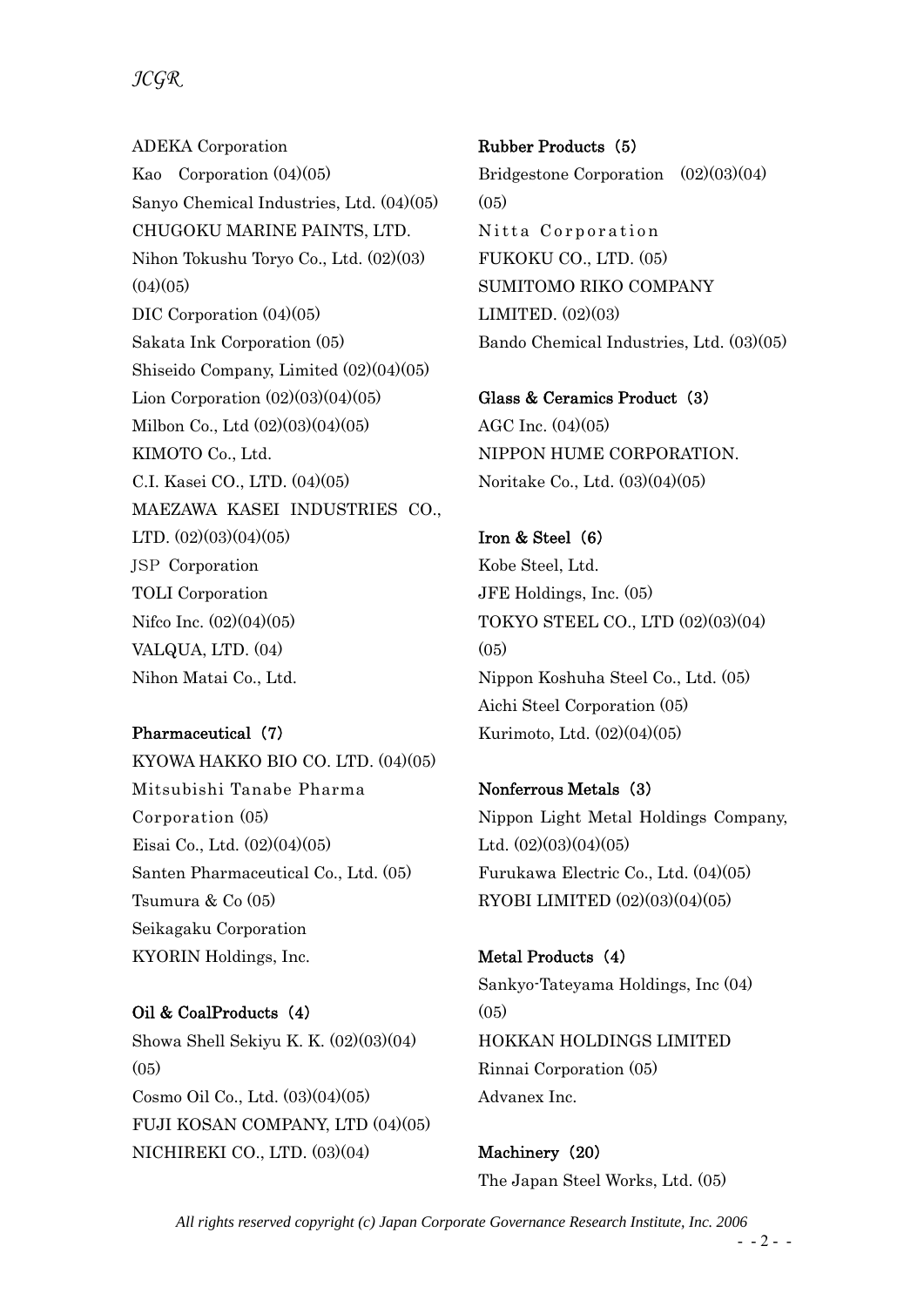DISCO Inc. (02)(03)(04)(05) NITTO KOHKI CO., LTD. HISAKA WORKS, LTD. (05) Sumitomo Heavy Industries, Ltd (04)(05) Maruyama Mfg. Co., Inc. (02) SINTOKOGIO, LTD. (04) Torishima Pump Mfg. Co., Ltd. DAIKIN INDUSTRIES, Ltd.(05) TCM Corporation Anest Iwata Corporation SANDEN HOLDINGS CORPORATION NIPPON PISTON RING CO., LTD.  $(02)(03)(04)(05)$ NTN Corporation (05) THK GmbH. KITZ Corporation (03)(04)(05) Makita Corporation (04)(05) Hitachi Zosen Corporation (03)(04)(05) Mitsubishi Heavy Industries, Ltd. (04)  $(05)$ IHI Corporation (03)(04)(05)

## Electric Appliancess (44)

Konica Minolta Japan, Inc. (02)(03)(04)  $(05)$ Nippon Miniature Bearing (05) Hitachi, Ltd. (03)(04)(05) Toshiba Corporation (04)(05) Mitsubishi Electric Corporation (04)(05) NIDEC Corporation (03)(05) Omron Corporation (02)(03)(04)(05) NEC Corporation (04)(05) Sanken Electric Co., Ltd. Aiphone Co., Ltd. (04)(05) Seiko Epson Corporation Pixela Corporation Kyosan Electric Manufacturing Co., Ltd  $(04)(05)$ 

NOHMI BOSAI LTD. Sharp Corporation (02)(03)(04)(05) Anritsu Corporation (02)(03)(04)(05) Hitachi Kokusai Electric Inc. (05) Sony Corporation (04)(05) TDK Corporation (05) Tamura Corporation  $(02)(03)(04)(05)$ Roland DG Corporation (02)(03) Victor Company of Japan, Limited (04)  $(05)$ Clarion Co., Ltd. (05) YOKOWO CO., LTD. (02)(03)(04)(05) TOKO ELECTRICAL CONSTRUCTION CO., LTD. Maxell Holdings, Ltd. (04)(05) Sumida Corporation  $(02)(03)(04)(05)$ Yokogawa Electric Corporation 社(04)(05) Azbil Corporation  $(02)(03)(04)(05)$ Horiba, Ltd. (02)(04)(05) Advantest Corporation ESPEC Corp. Cosel Co., Ltd. (03)(04)(05) STANLEY ELECTRIC CO., LTD. Ushio Inc (03)(05) Casio Computer Co., Ltd. (05) Rohm Co., Ltd. (02)(04)(05) Hamamatsu Photonics K.K. (03)(04)  $(05)$ Kyocera Corporation Taiyo Co., Ltd (03)(04)(05) Panasonic Corporation (02)(04)(05) Ricoh Company, Ltd. (04)(05) Tokyo Electron Ltd. (02)(04)(05)

Transportation Equipment (15) Aisin Seiki Co., Ltd.

*All rights reserved copyright (c) Japan Corporate Governance Research Institute, Inc. 2006*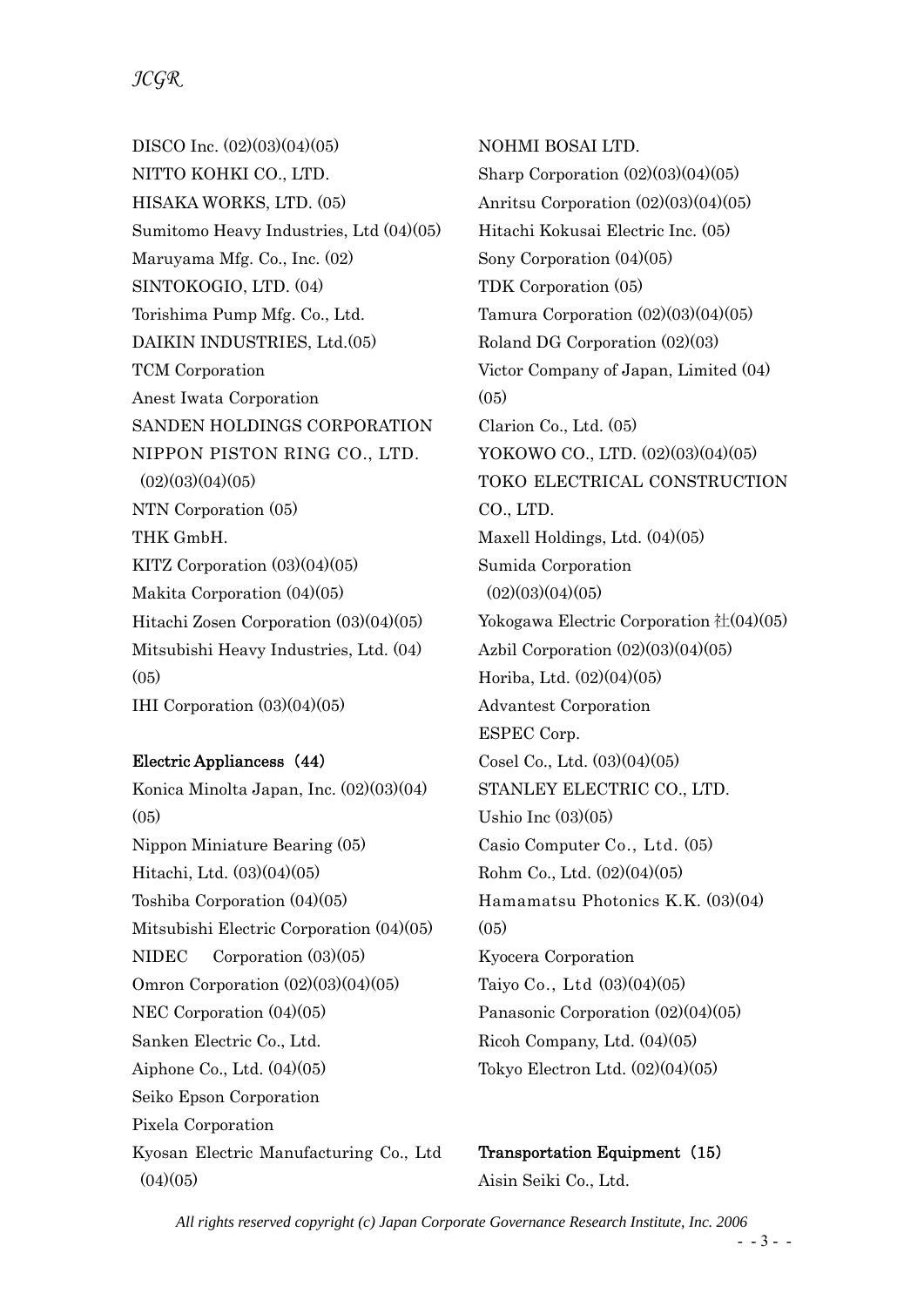Toyota Boshoku Corporation (04)(05) TOYOTA INDUSTRIES CORPORATION (03)(04)(05) Mitsui E&S Shipbuilding Co., Ltd. (02)  $(03)(04)(05)$ NISSAN MOTOR CO., LTD (05) Akebono Brake Industry Company, Limited  $(03)(04)$ TACHI-S CO., LTD. (03)(05) NOK Corporation (03)(04) Futaba Industrial Co. Ltd. (03) KYB Corporation (04)(05) Imasen Electric Industrial Co., Ltd.  $(04)(05)$ Honda Motor Co., Ltd. (02)(03)(04) Fuji Heavy Industries Ltd. (05) Yamaha Motor Co., Ltd. (03)(04)(05) F.C.C. Co., Ltd. (04)(05)

### Precision Instruments (4)

Terumo Corp. (03)(04)(05) MORITEX Corporation (02) Citizen Watch Co., Ltd. Seiko Holdings Corporation

## Other Products(8 社)

Fuji Seal, Inc. (05) Toppan Printing Co., Ltd. (02)(03)  $(04)(05)$ Dai Nippon Printing Co., Ltd. Kyodo Printing Co., Ltd. (04)(05) ASICS Corporation (04)(05) PARAMOUNT BED CO., LTD. (04)(05) KOKUYO Co., Ltd. (02)(03)(04)(05) GLOBERIDE, Inc (05)

Electric Power & Gas (7) The Tokyo Electric Power Co., Inc.  $(03)(04)(05)$ 

Chubu Electric Power Co., Inc (04) The Kansai Electric Power Company, Incorporated (05) The Chugoku Electric Power Co., Inc.  $(0,5)$ Hokuriku Electric Power Company (05) Tohoku Electric Power Co., Inc. (04)(05) Tokyo Gas Co., Ltd. (04)(05)

### Land Transportation (2)

East Japan Railway Company (05) Yamato Holdings Co., Ltd. (03)(04)(05)

### Marine Transportation (5)

Mitsui O.S.K. Lines, Ltd. (02)(04)  $(05)$ Kawasaki Kisen Kaisha, Ltd. (03)(04)  $(05)$ IINO KAIUN KAISHA, LTD. (03)(04)(05) Taiheiyo Enkai Kisen Kaisha, Ltd. KYOEI TANKER CO., LTD.

Air Transportation (2) All Nippon Airways Co., Ltd. (05) Japan Airlines (03)(04)(05)

Information and communication (13) Nomura Holdings, Inc. (04)(05) ARGO 21 Corp. (02)(03)(04)(05) TOSE CO., LTD. Itochu Techno-Solutions Corporation (02) TV Asahi Corporation KDDI Corporation (04)(05) I-NET Corp. AOI Pro. Inc. JASTEC Co., Ltd. SCSK Corporation (04)(05)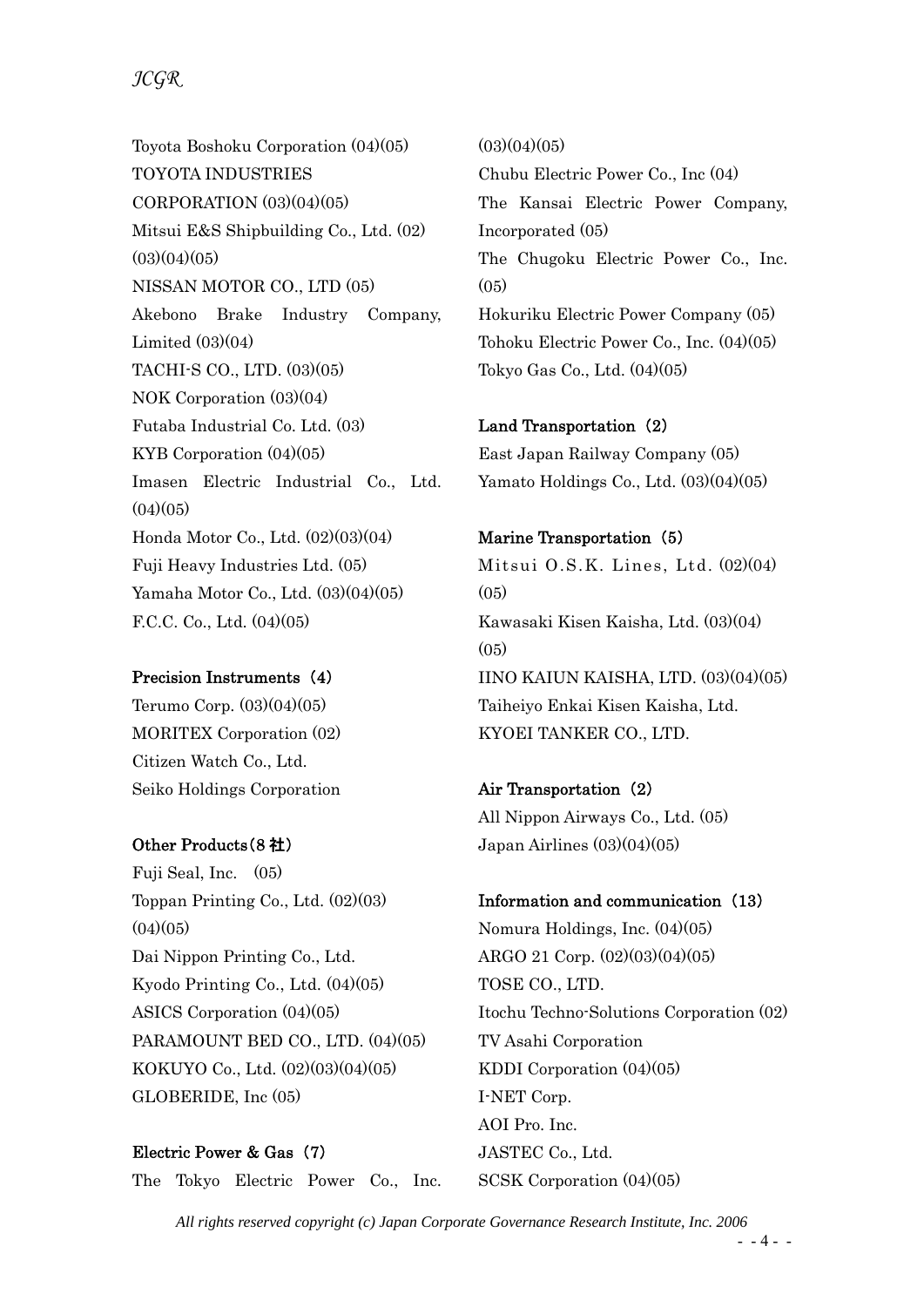Hitachi Information Systems, Ltd (05) FUJISOFT INCORPORATED (04)(05) SORUN Corporation (02)

### Wholesale Trade (26)

Takachihodenki Co. Sojitz Corporation Shimojima Co., Ltd. KURODA ELECTRIC CO., LTD. (03)(05) Net One Systems Co., Ltd. (05) SK Japan Co., LTD. (05) TANAKA CO., LTD. MACNICA, Inc. (02) Itochu Corporation (03)(04)(05) Marubeni Corporation (04)(05) Mitsui & CO., Ltd. (02)(04)(05) JAPAN PULP AND PAPER COMPANY LIMITED (05) Sumitomo Corporation (02)(03)(04)(05) Canon Marketing Japan Inc. (03)(04)(05) Seika Corporation Hanwa Co., Ltd. (04)(05) Ryoden Corporation (03)(04)(05) TOYO Corporation Tachibana Eletech Co., Ltd. (05) Yamatane Corporation (03)(04)(05) Marubeni Construction Material Lease Co., Ltd. Kato Sangyo Co., Ltd. JBCC Holdings Inc. (02)(04)(05) NICHIDEN Corporation Altech Co., Ltd. (05) Suzuken Co., Ltd. (03)(04)(05)

Retail Trade (19) POINT INC. Mitsukoshi Limited (03)(04)(05) BOOKOFF GROUP HOLDINGS

#### LIMITED

Haruyama Trading Co., Ltd. Ryohin Keikaku Co., Ltd. (03)(05) Watami Co., Ltd. (02)(04)(05) COLOWIDE Co., Ltd. FamilyMart Co., Ltd. (05) NIPPON GAS CO., LTD. Chiyoda Co., Ltd. RINGER HUT CO., LTD Takashimaya Company, Limited (02)(03) Matsuzakaya Co., Ltd. Isetan Co., Ltd. (02)(03)(04)(05) PARCO Co., Ltd. (03)(04)(05) The Daiei, Inc. AEON Co., Ltd. (04)(05) XEBIO Holdings Co., Ltd. MINISTOP CO., LTD. (04)(05)

#### Banks (9)

Shinsei Bank, Limited (05) Resona Holdings, Inc. (03)(04)(05) The Hokuetsu Bank, Ltd. Sapporo Hokuyo Holdings, Inc. (05)

THE SHIGA BANK, LTD.  $(04)(05)$ 

The Hyakugo Bank, Ltd. (04)(05) The Chugoku Bank, Ltd. (02)(04)(05) Oita Bank Co. Ltd. (04)(05) The Kagawa Bank, Ltd. (05)

#### Securities & Commodity Futures (4)

Daiwa Securities Co. Ltd. (02)(04)(05) Nikko Cordial Corporation (04)(05) Nomura Holdings, Inc. (03)(04)(05) Matsui Securities Co., Ltd. (03)(04)(05)

Insurance (5) Mitsui Sumitomo Insurance Company,